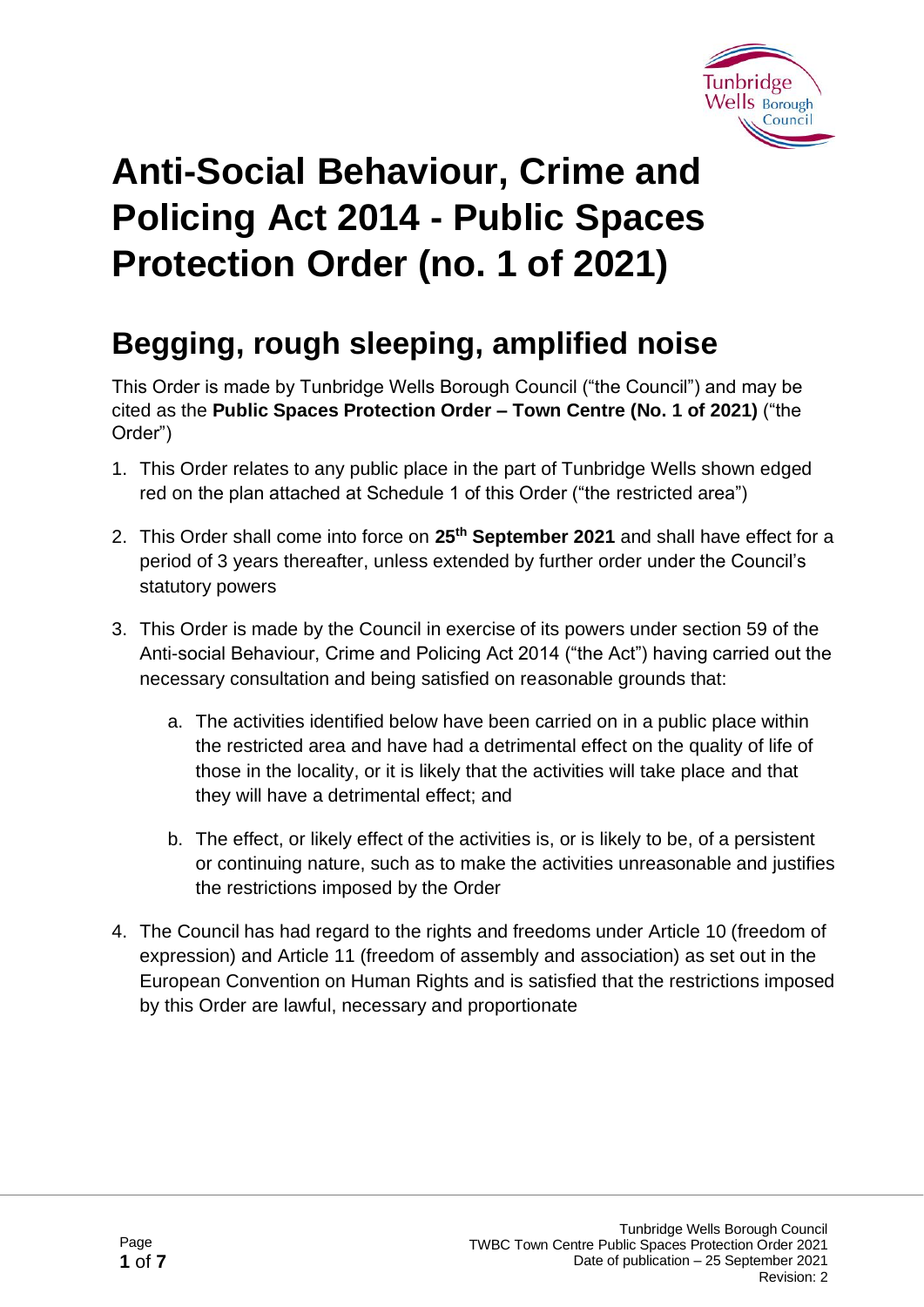## **The activities described below are hereby prohibited:**

# **Begging**

- 5. No person shall approach another person either physically or verbally in order to beg from the other person
- 6. No person shall sit or loiter for an unreasonable time with any receptacle being used to contain monies for the purpose of begging
- 7. Any person in breach of this prohibition must clear up their belongings and litter and move at least 50 meters from where they were begging
- 8. This prohibition does not apply to any authorised collections made on behalf of a registered charity

### **Rough sleeping with anti-social behaviour**

- 9. No person shall sleep in the restricted area if by doing so that person is having a detrimental impact upon the local community
- 10.For the purposes of this prohibition, anti-social behaviour that has a detrimental impact upon the local community includes, but is not limited to:
	- a. Causing an obstruction to members of the public and local businesses
	- b. Excessive hoarding of belongings
	- c. Creating significant amounts of litter
	- d. Urinating and defecating in public
	- e. Causing harassment, alarm or distress to others
- 11.Any person in breach of this prohibition must clear up their belongings and litter and move at least 50 meters from where they were sleeping

### **Making amplified noise**

12.No person shall make amplified noise if:

a. The Council has received complaints from businesses or local residents about the amplified noise, and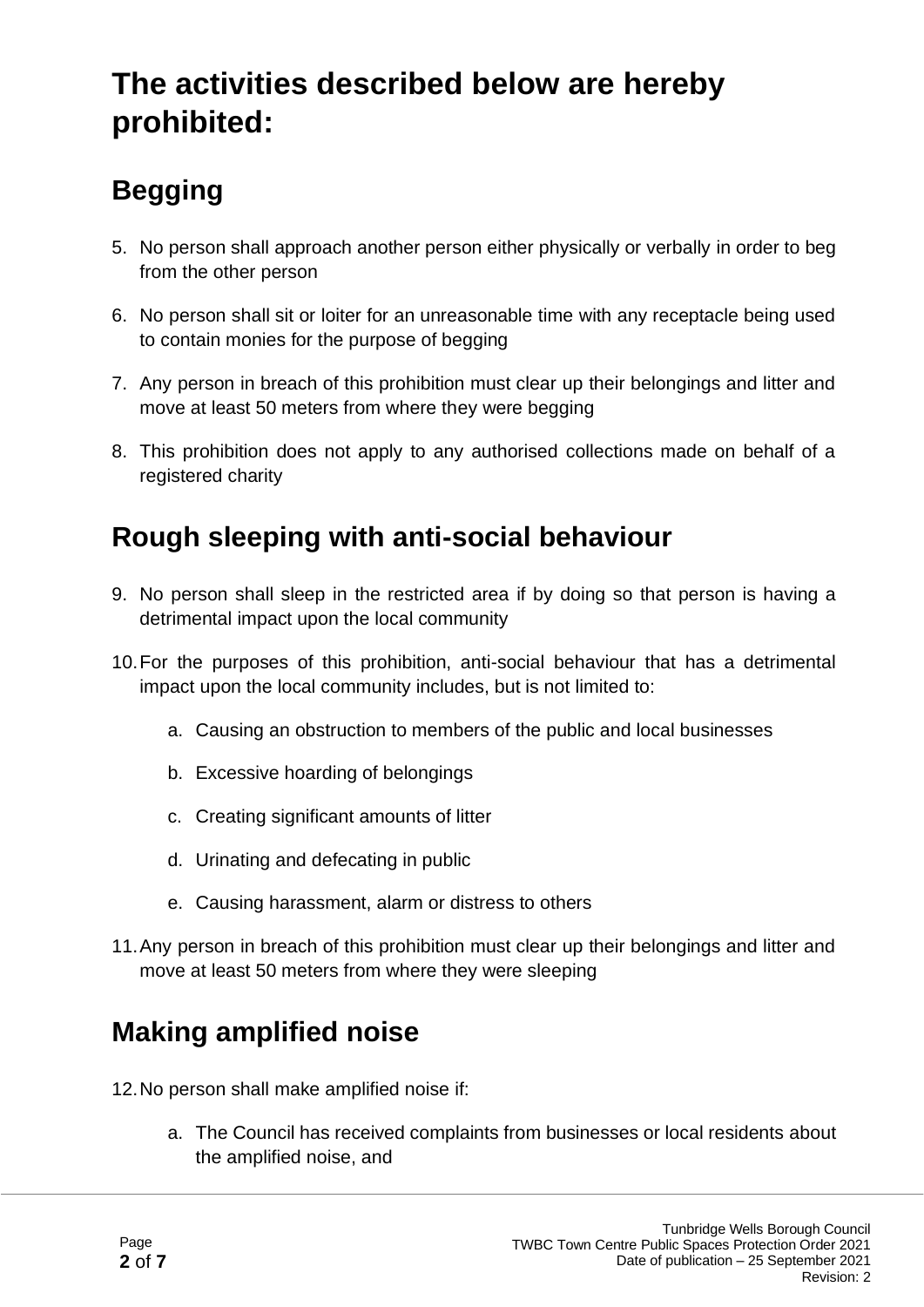- b. The amplified noise is assessed by an authorised officer to be causing, or likely to be causing, an unreasonable disturbance to those in the locality, and
- c. An authorised officer has told the person to stop making amplified noise
- 13.Any person in breach of this prohibition must stop using an amplifier within the restricted area for a period of not less than 24 hours

#### **Offence of failing to comply with the Order**

14.It is an offence for a person without reasonable excuse to:

- a. Do anything that the person is prohibited from doing by the Order; or
- b. Fail to comply with a requirement to which the person is subject under the **Order**
- 15.Any person who commits an offence is liable on conviction in the Magistrates' Court to a fine not exceeding level 3 on the standard scale

#### **Fixed penalty notices**

- 16.An authorised officer may issue a fixed penalty notice of up to £100 to anyone who he or she has reason to believe has committed an offence under the Act
- 17.If the fixed penalty notice is not paid the person to whom it is issued remains liable upon conviction to a fine

#### **Right of appeal**

- 18.If any interested person wishes to question the validity of this Order they may do so by applying to the High Court on the grounds that the Council did not have power to make the Order or to include particular prohibitions or requirements imposed by the Order; or that a requirement under Chapter 2 of the Act was not complied with
- 19.An application to the High Court must be made within the period of 6 weeks beginning with the date on which the Order is made

#### **Definitions**

**"authorised officer"** means a Police Constable, a designated Police Community Support Officer or an officer with delegated authority from the Council to enforce the Order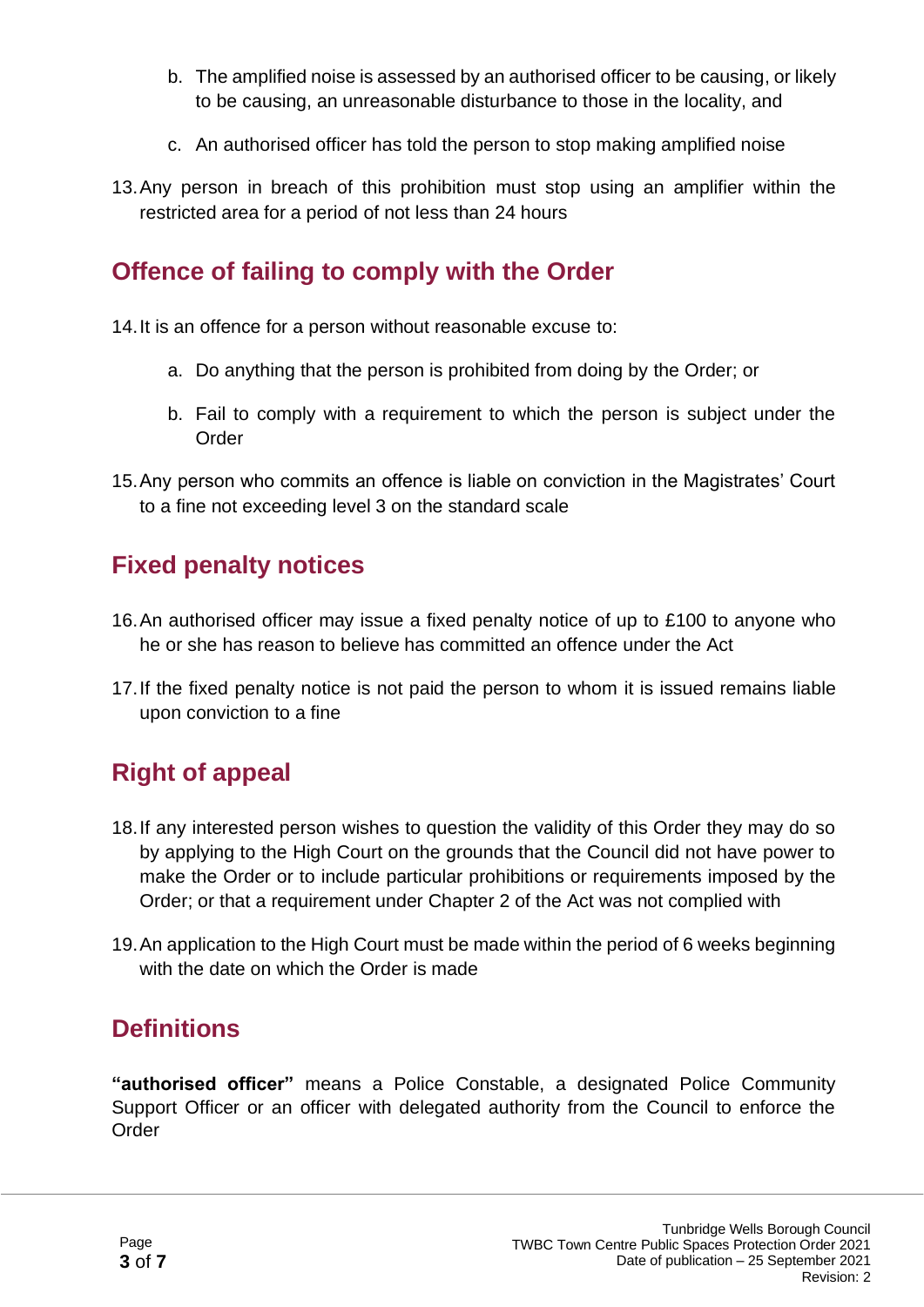**"interested person"** means an individual who lives in the restricted area or who regularly works in or visits that area

**"public place"** means any place to which the public or any section of the public has access, on payment or otherwise, as of right or by virtue of express or implied permission

**"registered charity"** means a charity registered with the Charity Commission

**"restricted area"** means any public place in the part of Tunbridge Wells shown edged red on the plan attached at Schedule 1 of this Order

**GIVEN under the Common Seal of Tunbridge Wells Borough Council on the 25 th day of September 2021**

| The COMMON SEAL of Tunbridge Wells Borough Council |                      |
|----------------------------------------------------|----------------------|
| Was hereunto affixed in the presence of :-         |                      |
|                                                    | Authorised Signatory |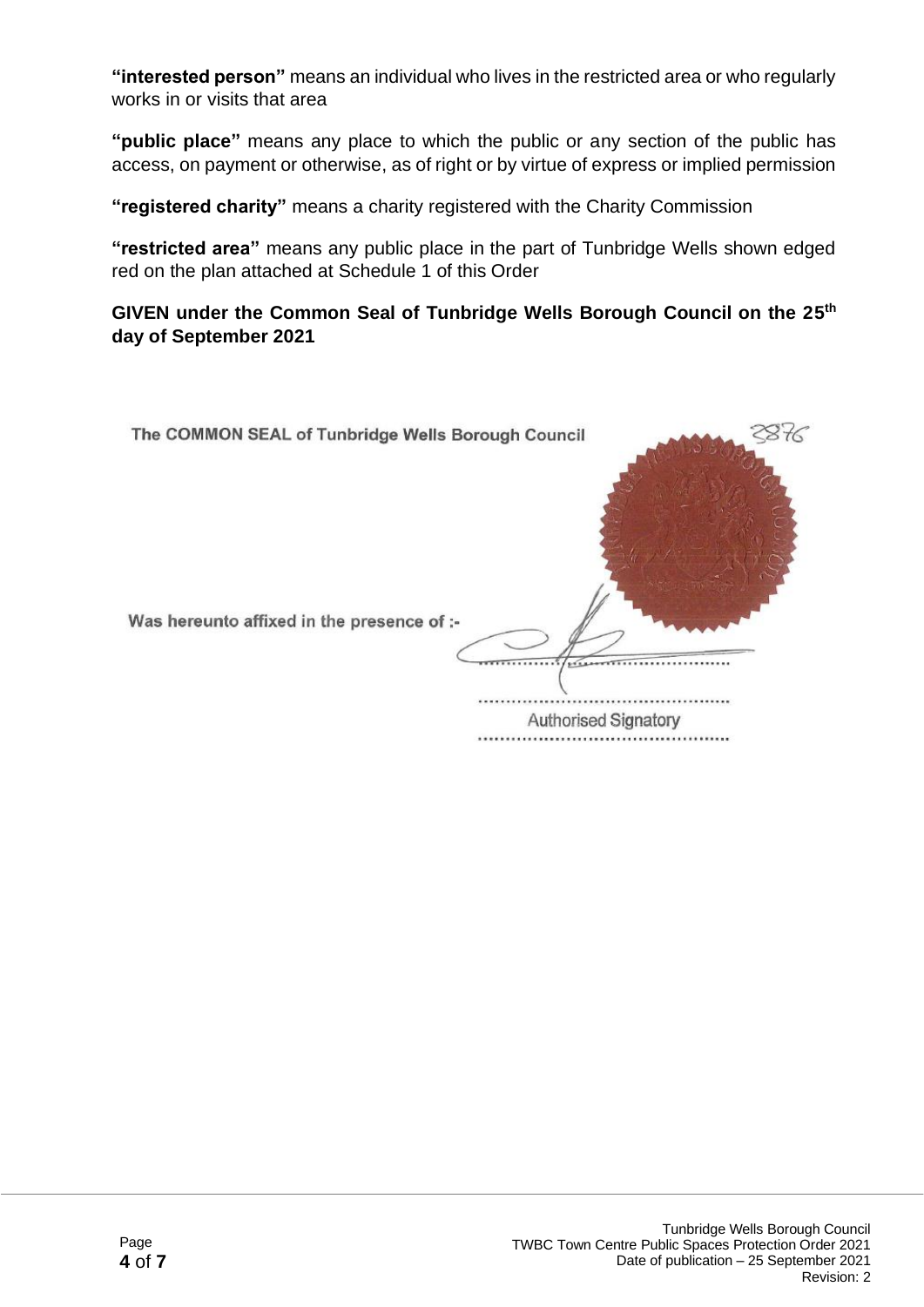### **Public Spaces Protection Order – Town Centre (no. 1 of 2021)**

#### **Schedule 1 – The Restricted Area**

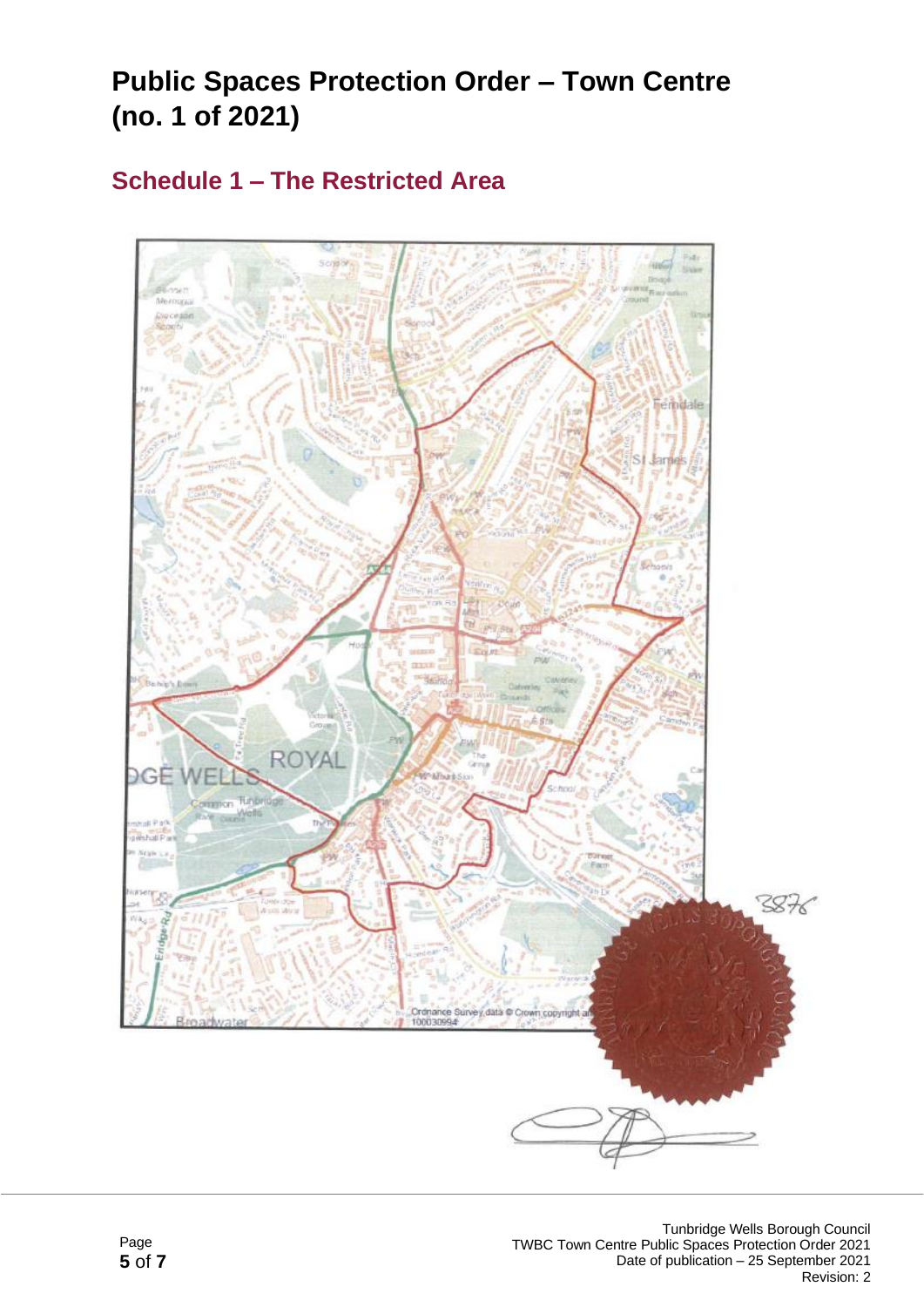#### **Description of the area to which the restrictions apply**

The length of Woodbury Park Road eastward to junction with Dunstan Road. South-east along Dunstan Road to junction with Grosvenor Bridge. South-east along Grosvenor Bridge leading to Quarry Road. South along Quarry Road leading to Camden Road. South along Camden Road to the junction with Beulah Road. South-east along Beulah Road to the junction with St. James' Road. South along St. James' Road to the junction with Carlton Road. South along Carlton Road to the junction with Calverley Park Gardens. East along Calverley Park Gardens to the junction with Pembury Road. South-west along Pembury Road leading to Prospect Road. South along Prospect Road leading to Poona Road. South along Poona Road leading to the junction with Claremont Road. South along Claremont Road to the junction with Farmcombe Road. South along Farmcombe Road to the junction with Farmcombe Lane. West along Farmcombe Lane to the junction with Mount Sion. South along Mount Sion to the junction with Madeira Park. East along Madeira Park to its easternmost point and south leading to Rodmell Road. West along Rodmell Road to the junction with Frant Road, crossing Warwick Park. South along Frant Road to the junction with Montacute Road. West along Montacute Road to the junction with Linden Park Road. West along Linden Park Road to the junction with Nevill Terrace. North along Nevill Terrace to the junction with Eridge Road. East along Eridge Road leading to London Road. East along London Road to the junction with Major York's Road. North-west along Major York's Road to the junction with Bishops Down. East along Bishops Down leading to Mount Ephraim. East along Mount Ephraim to the junction with St Johns Road. North along St Johns Road to the junction with Woodbury Park Road.

If there is any conflict between the written description and the map(s) the area as delineated on the map shall prevail.

### **The following public, or readily accessible, areas are included in the zone:**

#### **Car parks**

Beech Street Camden Road Crescent Road Former Cinema (Church Road private) Great Hall Grove Hill Road (Hoopers – private)